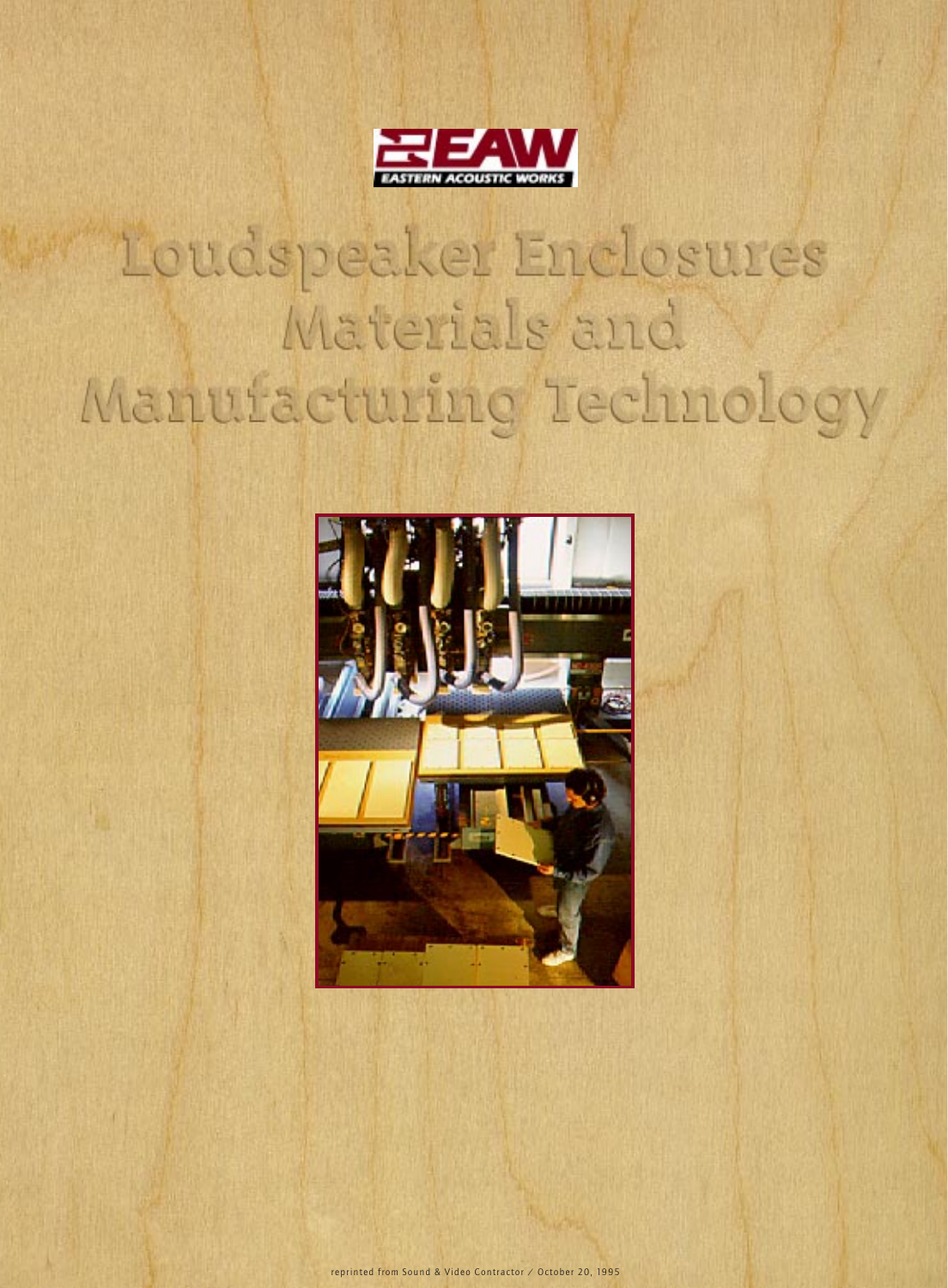## **Earthquakes, fire, tornadoes...and glue are all factors to consider when building professional loudspeaker enclosures.**

#### *by Steven Saraceno*

are converted to IGES format, then manipulated by CAM (computer-aided manufacturing) programs that create tool paths to

**A**n old Arab proverb says, "Anything without foundation must fall." Anyone who has flown or installed a loudspeaker enclosure above someone's head can appreciate the importance of this concept. The modern loudspeaker enclosure is a complex structure that integrates steel, aircraft aluminum and manufactured wood products. How these materials are selected, shaped and joined is the foundation of reliable, durable, and above all safe performance.



*CAD drawings are translated into numerical "tool paths" that guide computer-controlled woodworking machinery.*

### **Acoustical considerations**

Proper selection and machining of wood products is also important to the acoustical performance of the total loudspeaker system, because the enclosure is as much a part of the sound radiating system as the drivers it holds. Bracing must be designed to eliminate resonance on large panels. Driver baffles should minimize driver interaction, diffraction and other spurious radiations. When systems use multiple horns of different sizes, the structural issues become even more complex. "The name of the game is faithful reproduction of the original sound," says Sam Appleton, Design Engineering Manager at Eastern Acoustic Works in Whitinsville, Massachusetts. "You don't want any anomaly introduced by the cabinet."

drive CNC (computer numerically controlled) machinery in the woodshop. The tool paths specify exact cuts on the X, Y and Z axes that can



*EAW loudspeaker enclosures are built using modern manufactured wood products designed for high density and tensile strength.*

be duplicated time after time with the same high degree of precision. The saws and routers are self-compensating: they measure their own blade wear and adjust to maintain dimensional accuracy.

Before the CAM system uploads the tool paths to plane saws and routers on the production floor, "Optimizer" software processes the data to get the most out of both wood and labor. "The operators don't have to stand there and say, 'Well, I've got to cut this part to this size, and how many will I get...?'"explains Kevin Stirk, general manager of the woodworking operation. "They just pull up a program number and go right through the pattern."

#### **Large complex horn flares**

EAW takes advantage of computer-driven manufacturing's precision and flexibility in a unique process for designing and building large midrange and low frequency horn flares. Horns are usually formed from molded plastic and fiberglass – thin flexible materials that easily adapt to the complex curves of true exponential flares. These materials will work in high frequency horns, as the resonant frequencies of the struc-

> ture are outside the operating range of the horn. In large midbass horns, however, the resonant frequency of the structure falls within the passband. The resulting peaks and dips are extremely difficult to correct, and produce a sonic "character" or "color" which affects everything the speaker reproduces. Listeners do not hear the speech or music as it was intended: the sound of the speaker itself gets in the way.

> Wood has high internal friction, which cuts down on resonance. But horns built of thick sheets of wood must simplify the flare in order to accommodate the limitations of the material, producing gross approximations of the true exponential expansion. EAW's process creates a complex flare using thin birch laminates. High density

To make sure that new designs achieve these goals, EAW builds as many as ten prototypes before a model is approved for production. Testing includes a variety of acoustical measurements at all power levels. Stroboscopic tests may be used to identify the location of baffle vibrations or other cabinet resonances that soak up the energy produced by the drivers within the enclosure instead of transmitting it to the air.

#### **Computer precision**

Computer technology that closely links the design and manufacturing processes is one of EAW's most powerful tools in the quest for acoustic neutrality. CAD (computer aided design) drawings from EAW engineering



*Computer-programmed saws cut pieces to exacting tolerances.*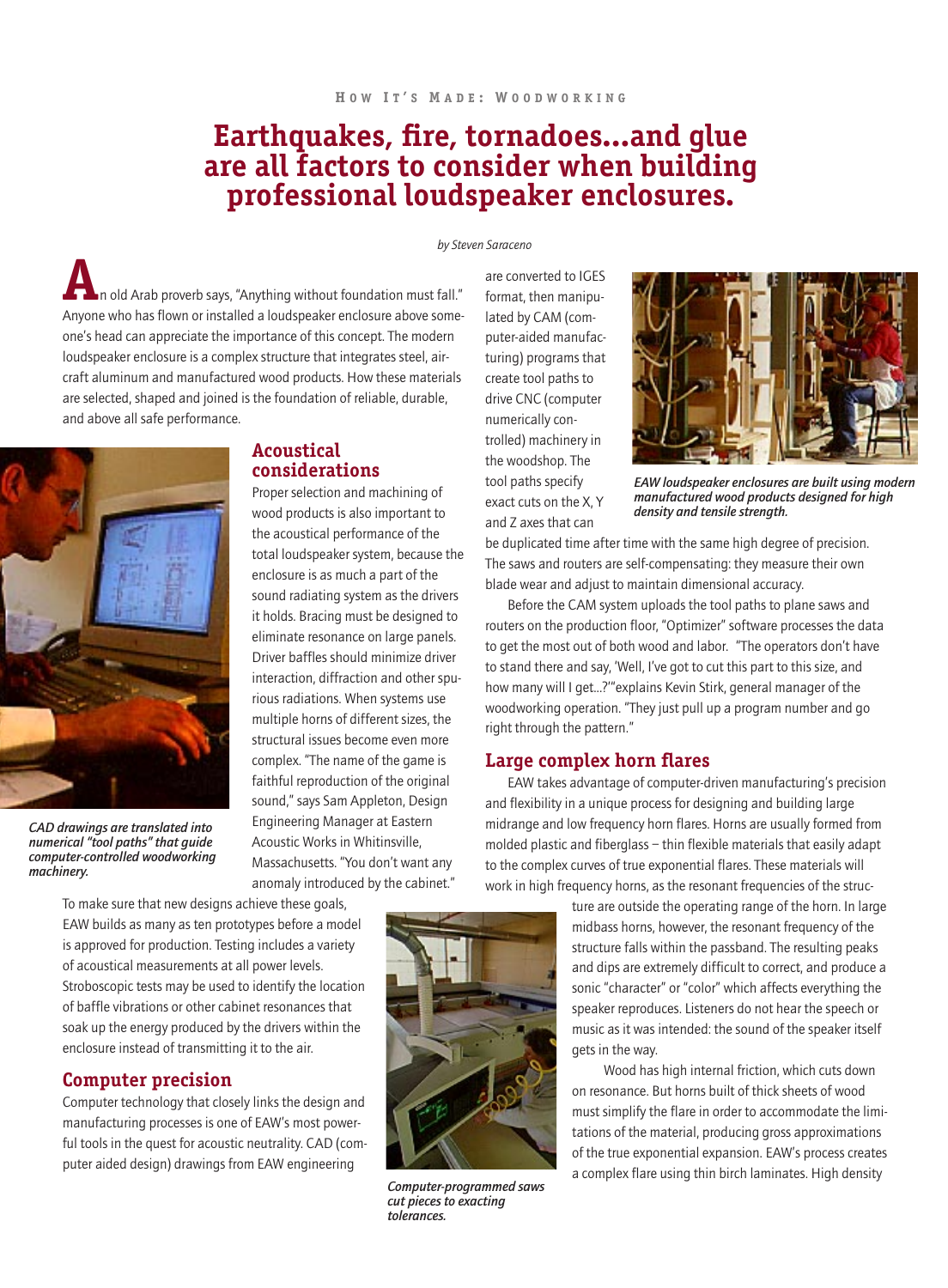foam imparts structural rigidity and produces a reflective acoustical boundary.

The power of CNC is essential to this process. The first step is to cut a precise, complicated curve into the top and bottom of each horn using the computer-driven router. Design Engineer Sam Appleton explains the approach. "We use very thin plywood, about three millimeters, cut to fit this complex curve. Of course the thin plywood is resonant and even transparent to low frequency sound waves. So we fill the cavity behind the flare wall with a high density



*The modern adhesives that hold the cabinets together are stronger than wood screws, staples and even the wood itself.*

polyurethane foam that soon hardens and makes an acoustically inert, reflective structure. It effectively becomes the side of the horn, just covered with a thin piece of plywood."

#### **Today, even wood comes from a factory**

Computers and computer-controlled machinery are capable of precise, repeatable steps. But what are they machining? Every basement hobbyist knows that the wood Mother Nature produces is a highly variable substance, full of knots, blemishes, grain patterns that vary unpredictably and other surprises. Hardly the proper foundation for a high precision volume production process. Years ago, EAW turned to crossgrain laminated birch from Russian or Baltic forests and mills for the bulk of its enclosures. Other professional manufacturers have followed suit, and this manufactured wood product has become the industry standard for professional systems.

EAW's purchasing department specifies "void-free, cross grain lami-



*The shape of this horn flare has been cut by a CNC router. A 3mm sheet of birch ply will be inserted in the slot to form the flare, which is braced with wood formers. The cavity behind the flare will be filled with high density structural foam.*

nated, 18 ply to the inch Baltic birch." Each part of that spec is important. Void-free material ensures uniformity from one enclosure to another – it is also essential in eliminating internal resonances. When each ply is rotated 90 degrees from the ply before it, so that the grains cross at right angles, strength is maximized in all directions. "The 18 ply to the inch lamination gives us a very uniform material," explains EAW Applications Engineer Andrew Rutkin. "When individual plys are made that thin, variations due to texture changes and humidity changes are minimized. There's not as much wood thickness to change, and also there's more glue in the wood, which adds to the stiffness." Material with fewer plys to the inch is cheaper, of course, but not as consistent. The same, unfortunately, goes for sheets produced by North American lumber

mills. Softer woods than Baltic birch are available, but do not perform as well acoustically or structurally.

Outdoor installations and large portable touring systems test the limits of structural integrity. For these applications, EAW employs marine grade Baltic birch, in which waterproof glues are used in the manufacture of the plywood itself. As the glues are temperature-stable, they maintain adhesion at high temperatures and don't become brittle in cold weather.

For permanent indoor installations, where portability and weather resistance are not factors, medium density fiberboard (MDF) is sometimes used. MDF is absolutely consistent from batch to batch. Its wood fibers have

been ground down to a soup much like paper pulp, then molded under high heat and pressure into board shape. MDF is not layered like plywood, but solid. "The acoustical properties are excellent," says Andrew Rutkin. "I believe if you put a piece of MDF in water, it will sink. And that's excellent because it has very high losses and high resonant frequency. It's a very 'dead' material— that is, acoustically inert." MDF requires minimal bracing to produce an acoustically inert structure, but its shear strength is lower than cross-grain laminated plywood, which is

why it is not used for portable systems, or in front baffles that must support heavy cone transducers.

There are materials similar to MDF, such as chipboard or particle board, which EAW will not use. Made through the simple gluing together of castoff flakes, these materials have very low shear strength and are not consistent. These low density materials are prone to resonances that are difficult to control.

#### **Production processes**

Whether cross-grain laminated birch or MDF, the raw material for EAW enclosures arrives at the shipping dock in pallets of large sheets. Then it is moved to the production floor for cutting.

The main panel saw runs at 40 horse-

power, with a 20 inch cutting plate and 5 inch cutting height. Seven sheets at a time can be stacked on its table. Pneumatically driven ball bearings allow the operator to move the heavy sheets easily. Once they are in position, the saw table and hold-down bar take over, lining up the sheets, positioning them precisely, and holding them perfectly still as the blade passes through as many as eight sheets at once. There is also a smaller saw, employing 13 horsepower, with a 13 inch blade and 3 inch height. Since the machining tolerances are so much tighter than the mills where the sheets are made, the first cut is always a squaring cut.

After the panels are cut to size, they are moved to the router for more complex machining. The largest of the routing machines cost over \$250,000. But it does have two mechanized tables and eight heads. Four of the heads are fixed and four are smaller "piggyback" heads that



*Work flow is organized around fleixble workstations that provide the agile manufacturing capability needed to respond to fast-changing customer requirements.*